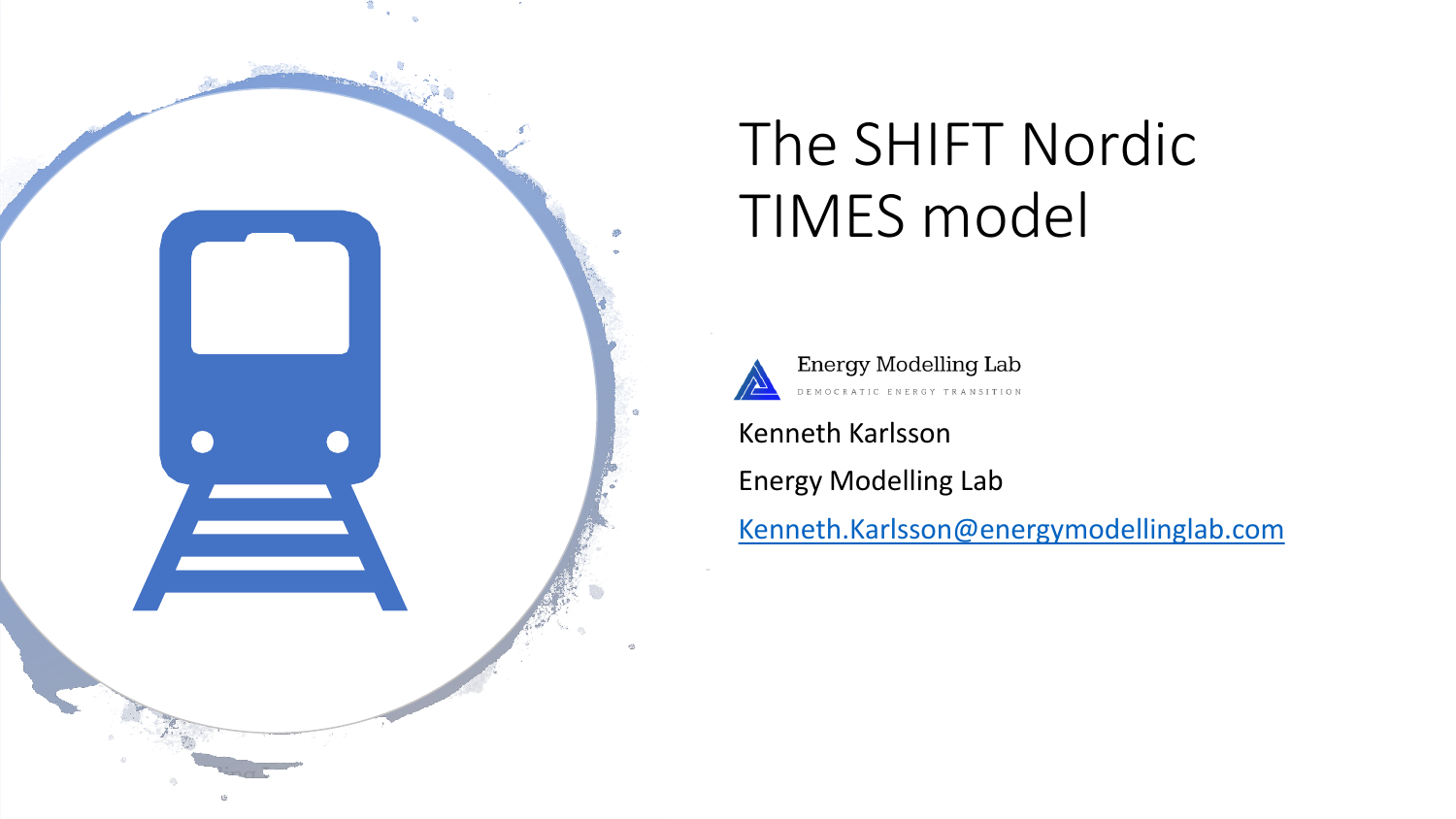### The SHIFT project

([https://www.nordicenergy.org/flagship/project-shift/\)](https://www.nordicenergy.org/flagship/project-shift/)

- Transforming transport is a key energy challenge in the Nordic region to achieve the ambitious climate targets set by the Nordic governments. By developing and applying tools that integrate fuel options, modal shifts, business models and consumer behaviour into scenario modelling and in-depth analysis covering urban passenger transport, long-haul freight and city logistics the Shift project informs smarter Nordic transport and energy policy.
- Besides strengthening Nordic energy systems modelling and providing updated scenario analysis for the Nordic transport sector, Shift examines linkages between technological and organisational innovations that can decarbonise the road transport system. In addition Shift assesses drivers, barriers and effects of transport modal shifts and analyses effective design of transport related policy instruments. Shift includes assessments on the Nordic level as well as policy relevant local Nordic case studies highlighting opportunities and challenges for the transition of the transport sector.

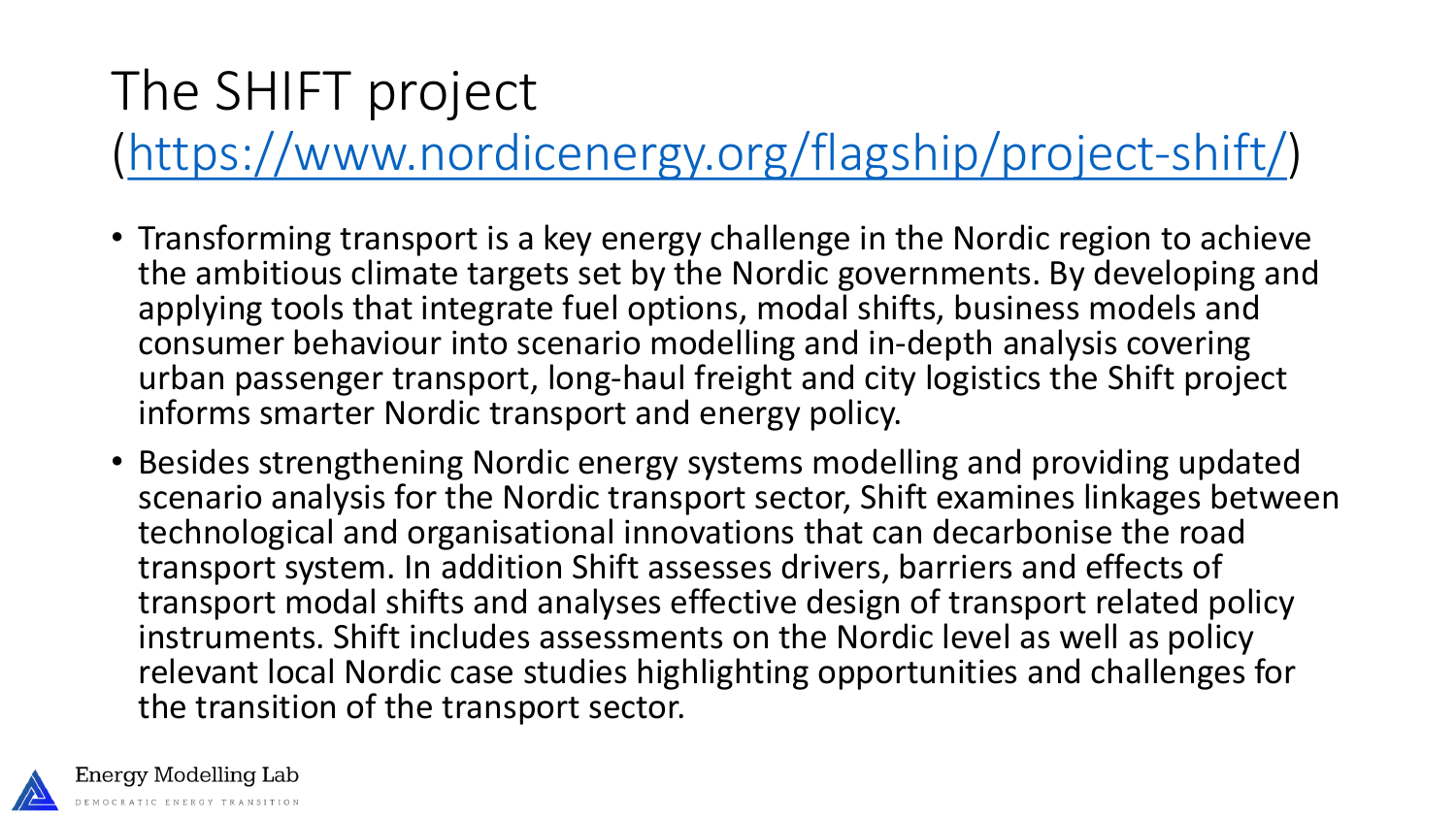### Challenge in replacing fossil fuels for transport (Denmark, Norway, Sweden)



Energy Modelling Lab DEMOCRATIC ENERGY TRANSITION

Figure 1. Final energy use and energy flows in the Scandinavian transport sector in 2010. Including international aviation and shipping. Source: (Salvucci, 2019a).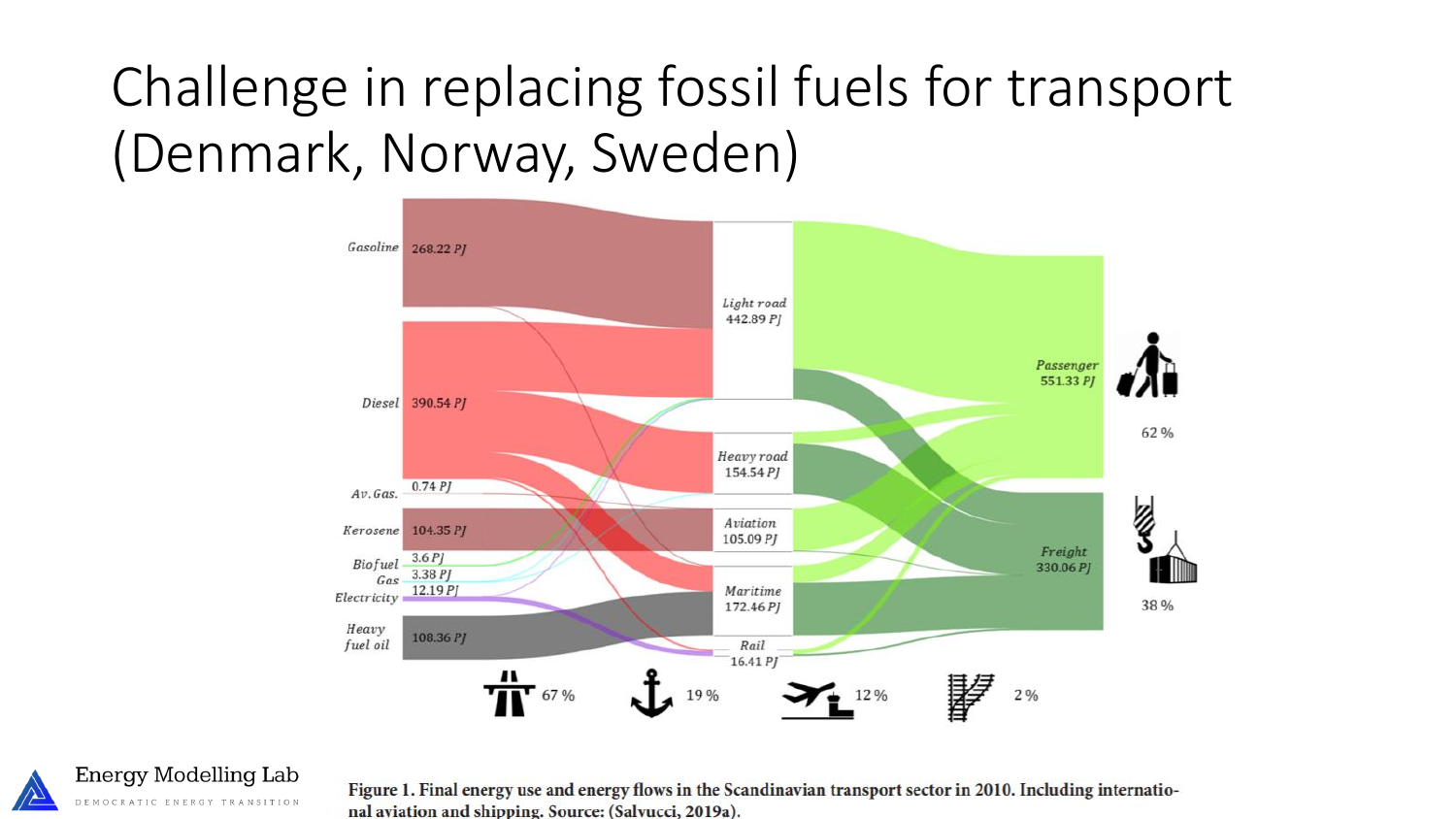## SHIFT TIMES-Nordic

- Includes Denmark, Norway and Sweden
- All sectors
- Special focus on transport



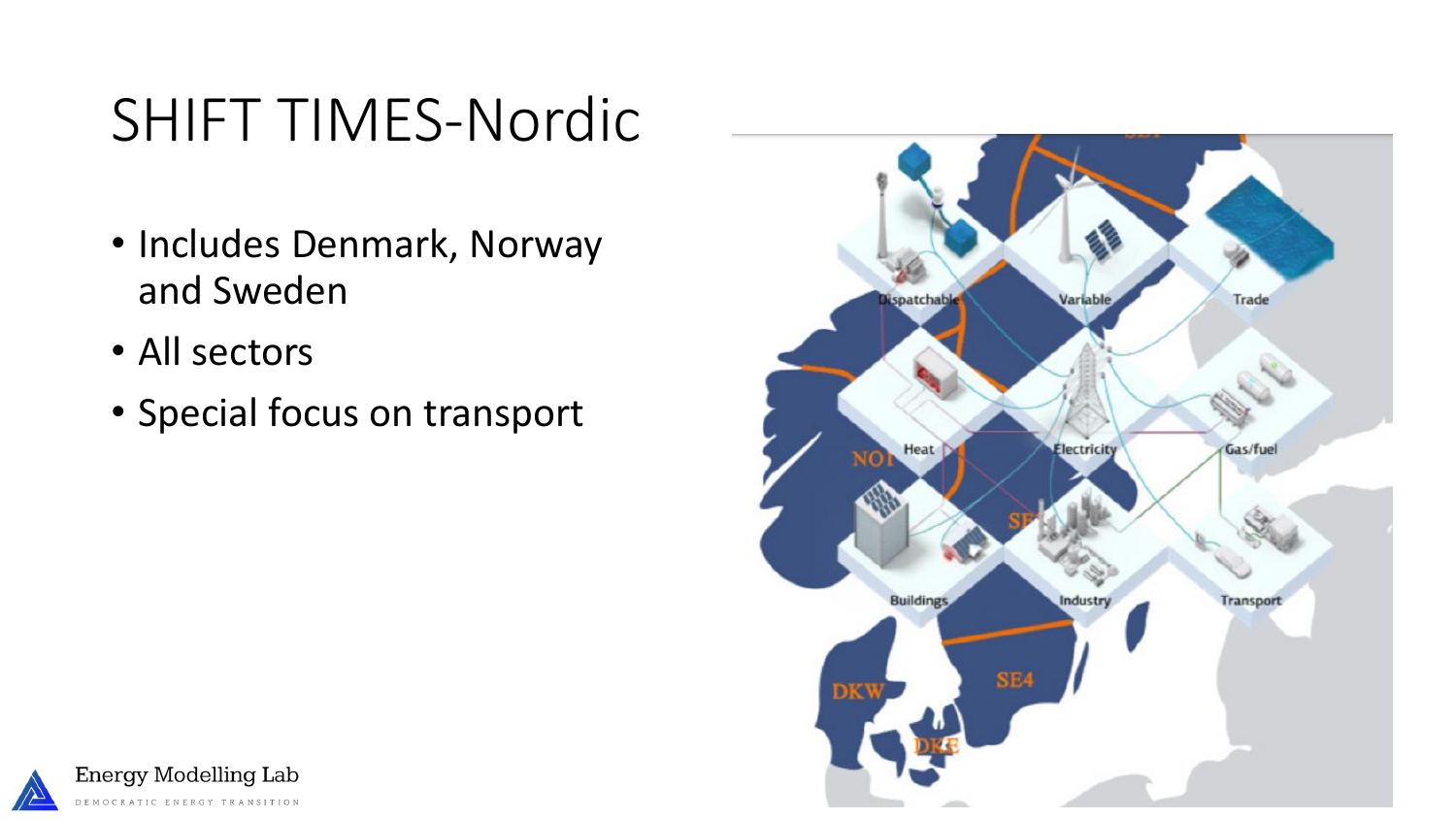# Using elastic substitution between transport modes - Passenger



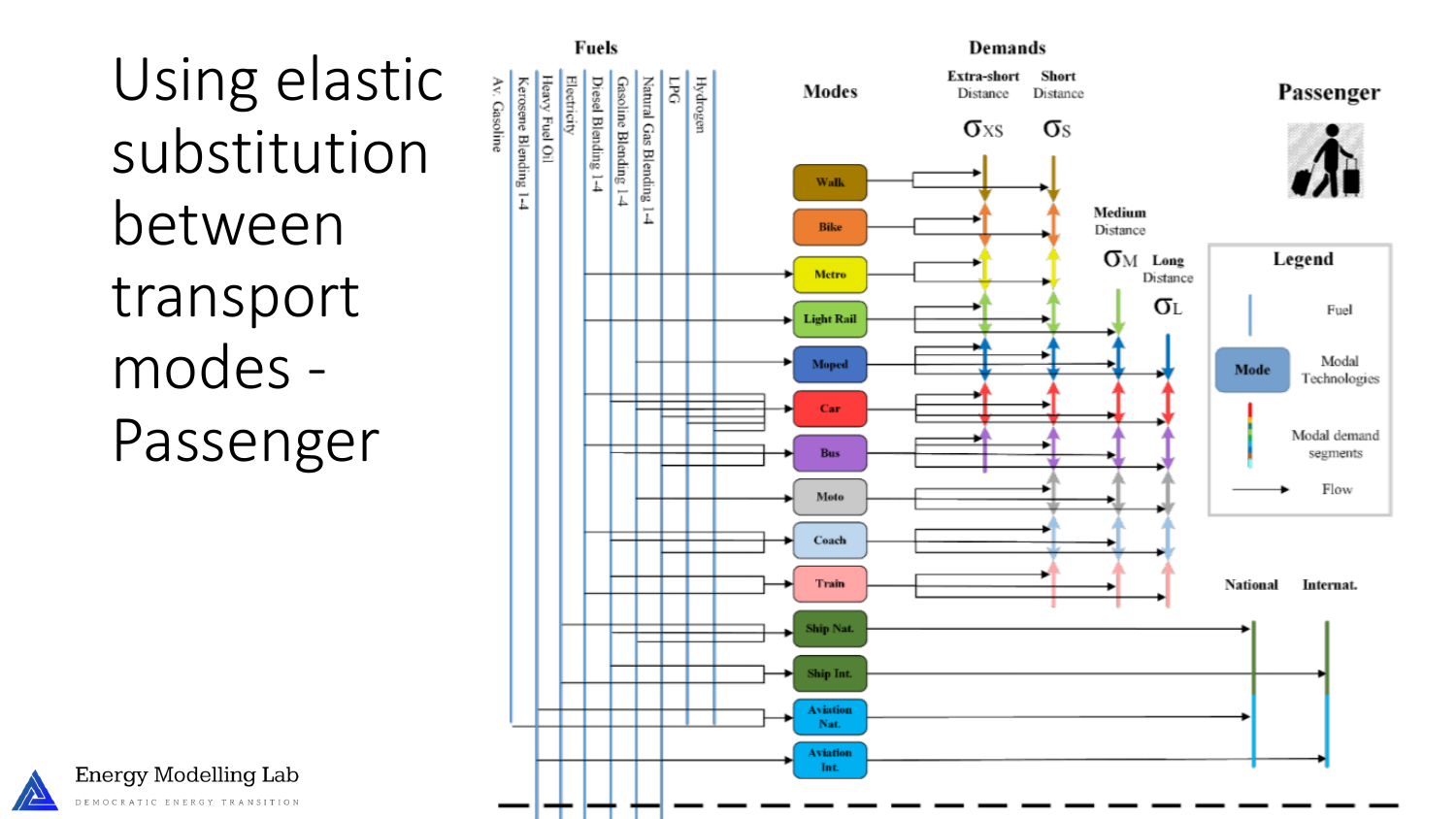





Av. Gasoline